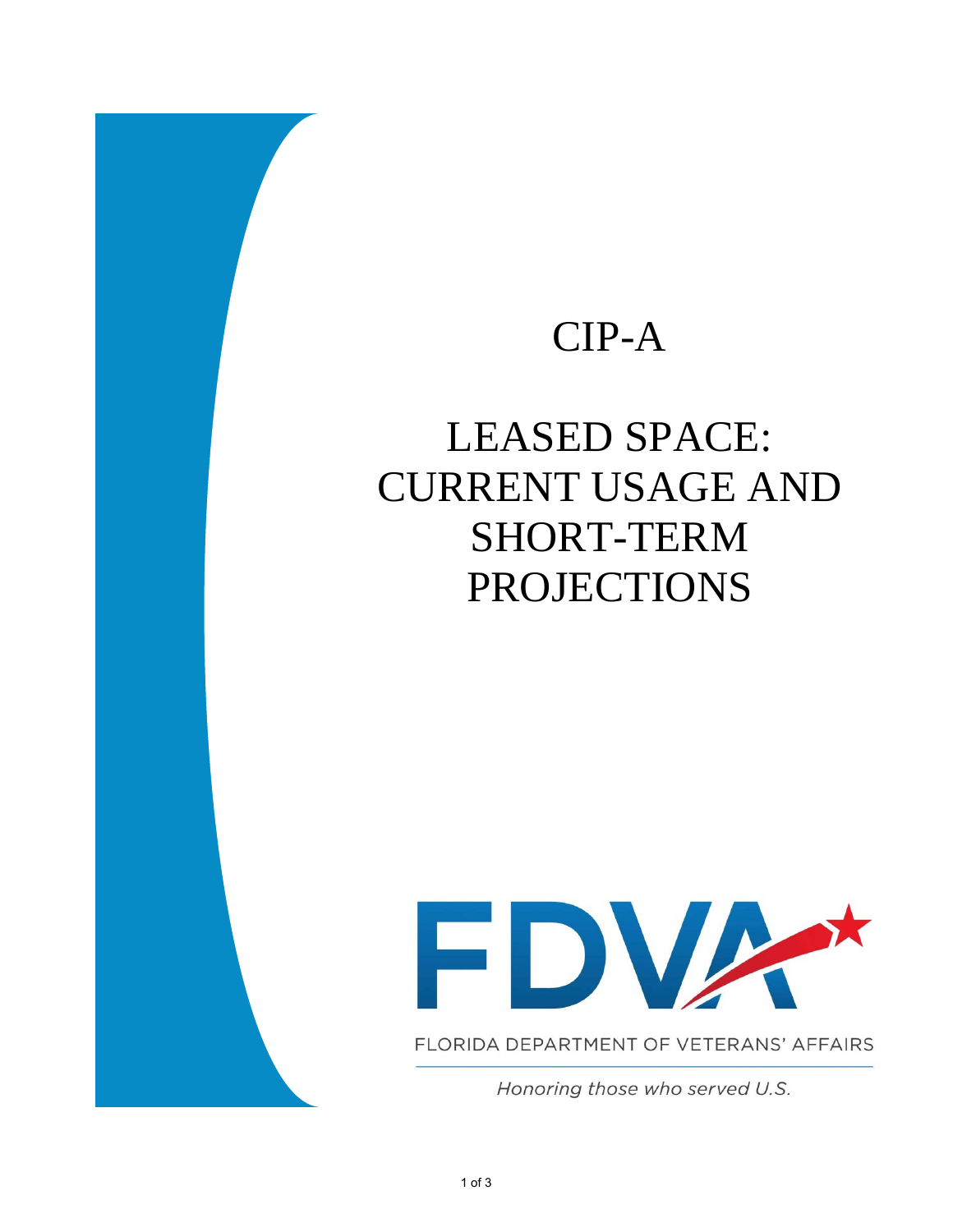| Agency:                                                                         | Florida Department of Veterans' Affairs                        |        |                                                |            |                                                          |            |            |  |
|---------------------------------------------------------------------------------|----------------------------------------------------------------|--------|------------------------------------------------|------------|----------------------------------------------------------|------------|------------|--|
| <b>Service:</b>                                                                 | <b>Executive Direction and Support Tallahassee</b>             |        |                                                |            |                                                          |            |            |  |
|                                                                                 | LRPP NARRATIVE PAGES DESCRIBING SERVICE-LEVEL LEASE OPTIONS    |        |                                                |            |                                                          |            |            |  |
| <b>Currently Occupied Space</b><br>(square feet)<br>PRIVATELY-<br><b>STATE-</b> |                                                                |        | <b>Projected Leased Space</b><br>(square feet) |            |                                                          |            |            |  |
| <b>OWNED</b>                                                                    | <b>OWNED</b>                                                   | OTHER* | FY 2013-14                                     | FY 2014-15 | FY 2015-16                                               | FY 2016-17 | FY 2017-18 |  |
| 1,696                                                                           |                                                                |        | 1,696                                          | 1,696      | 1,696                                                    | 1,696      | 1,696      |  |
|                                                                                 | % of Total<br><b>Leased Space</b><br>Privately-Owned           |        |                                                |            |                                                          |            |            |  |
|                                                                                 |                                                                |        |                                                |            |                                                          |            |            |  |
| <b>STATE-</b><br><b>OWNED</b>                                                   | <b>Annual Costs</b><br>(dollars)<br>PRIVATELY-<br><b>OWNED</b> | OTHER* | FY 2013-14                                     | FY 2014-15 | <b>Projected Leased Space</b><br>(dollars)<br>FY 2015-16 | FY 2016-17 | FY 2017-18 |  |
| 17,18                                                                           |                                                                |        | 29,137                                         | 29,137     | 29,137                                                   | 29,137     | 29,137     |  |

## **CIP-A Leased Space: Current Usage and Short-Term Projections**

*NOTE: "Other\*" means space leased from a local government or non-profit entity.*

*Office of Policy and Budget - July 2012*